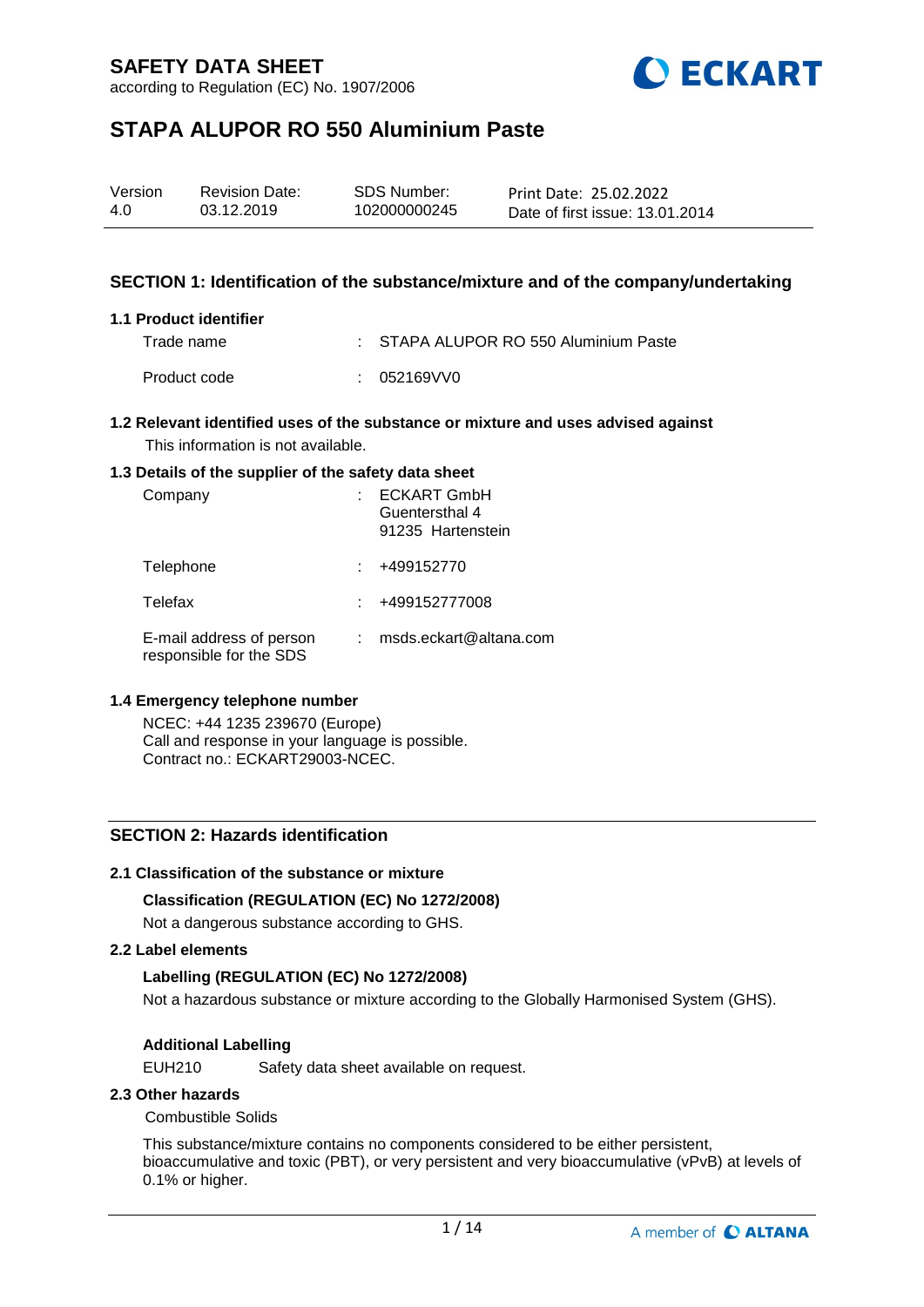according to Regulation (EC) No. 1907/2006



# **STAPA ALUPOR RO 550 Aluminium Paste**

| Version | <b>Revision Date:</b> | SDS Number:  | Print Date: 25.02.2022          |
|---------|-----------------------|--------------|---------------------------------|
| 4.0     | 03.12.2019            | 102000000245 | Date of first issue: 13.01.2014 |

## **SECTION 3: Composition/information on ingredients**

### **3.2 Mixtures**

### **Hazardous components**

| Chemical name                 | CAS-No.<br>EC-No.<br>Index-No.<br>Registration number | Classification<br><b>REGULATION (EC)</b><br>No 1272/2008 | Concentration<br>(% w/w) |
|-------------------------------|-------------------------------------------------------|----------------------------------------------------------|--------------------------|
| aluminium powder (stabilised) | 7429-90-5<br>231-072-3<br>01-2119529243-45            | Flam. Sol. 1; H228                                       | $>= 50 - 5 = 100$        |
| 2,2'-oxybisethanol            | 111-46-6<br>203-872-2<br>01-2119457857-21             | Acute Tox. 4; H302                                       | $>= 25 - 50$             |

For explanation of abbreviations see section 16.

## **SECTION 4: First aid measures**

| 4.1 Description of first aid measures |                                                                                                                                                                                                                |
|---------------------------------------|----------------------------------------------------------------------------------------------------------------------------------------------------------------------------------------------------------------|
| General advice                        | : Move the victim to fresh air.<br>Do not leave the victim unattended.                                                                                                                                         |
|                                       | Move out of dangerous area.<br>Show this safety data sheet to the doctor in attendance.                                                                                                                        |
| If inhaled                            | : If unconscious, place in recovery position and seek medical<br>advice.<br>If symptoms persist, call a physician.                                                                                             |
| In case of skin contact               | : Wash off immediately with soap and plenty of water.                                                                                                                                                          |
| In case of eye contact                | : Flush eyes with water as a precaution.<br>Remove contact lenses.<br>Keep eye wide open while rinsing.<br>If eye irritation persists, consult a specialist.<br>Immediately flush eye(s) with plenty of water. |
| If swallowed                          | : Keep respiratory tract clear.<br>Do not give milk or alcoholic beverages.<br>Never give anything by mouth to an unconscious person.<br>If symptoms persist, call a physician.                                |

# **4.2 Most important symptoms and effects, both acute and delayed**

None known.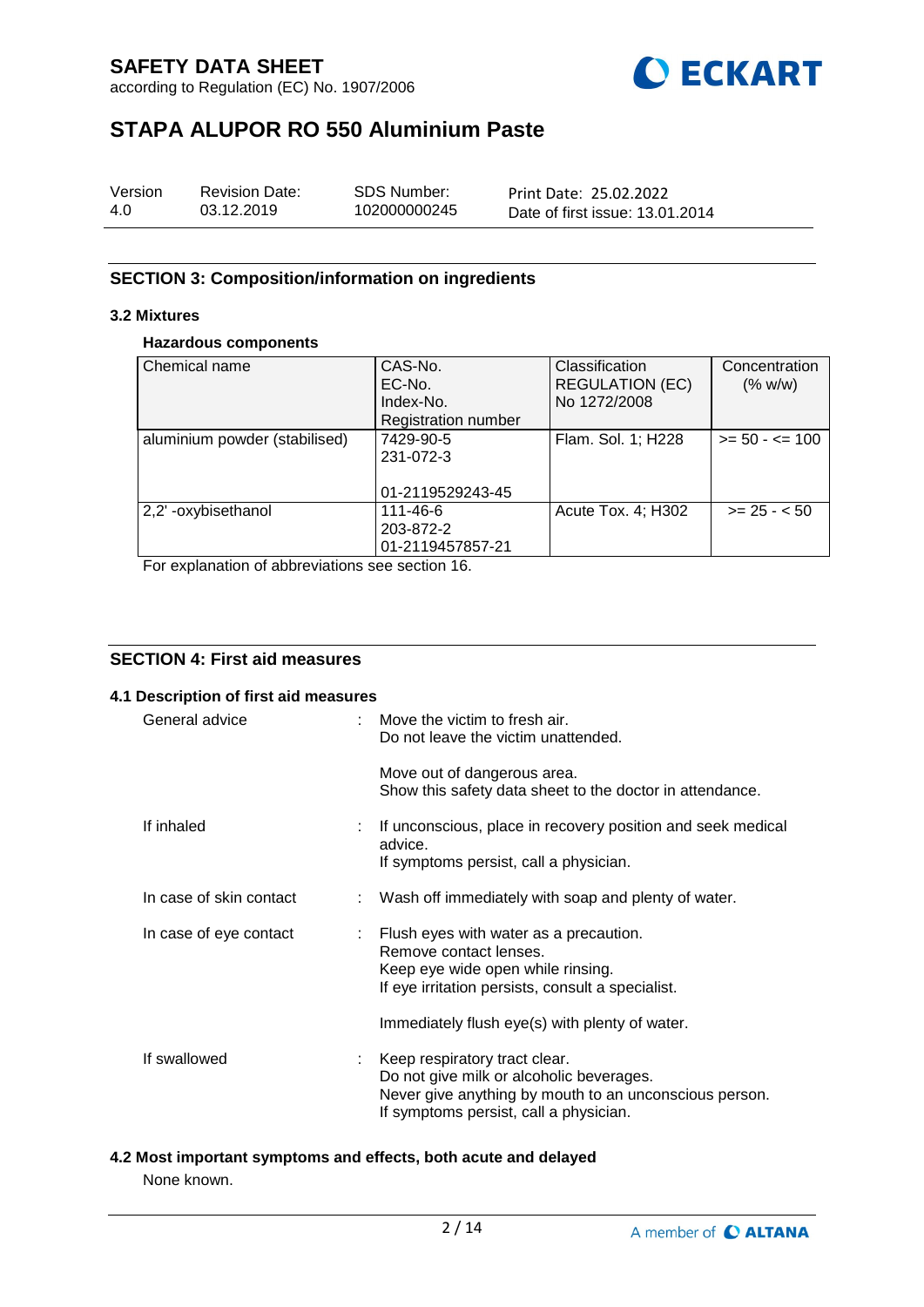according to Regulation (EC) No. 1907/2006



# **STAPA ALUPOR RO 550 Aluminium Paste**

| Version | <b>Revision Date:</b> | SDS Number:  | Print Date: 25.02.2022          |
|---------|-----------------------|--------------|---------------------------------|
| 4.0     | 03.12.2019            | 102000000245 | Date of first issue: 13.01.2014 |

### **4.3 Indication of any immediate medical attention and special treatment needed**

This information is not available.

### **SECTION 5: Firefighting measures**

|       | 5.1 Extinguishing media                                   |                                                                                                                                                      |
|-------|-----------------------------------------------------------|------------------------------------------------------------------------------------------------------------------------------------------------------|
|       | Suitable extinguishing media : Dry sand                   | Special powder against metal fire                                                                                                                    |
| media | Unsuitable extinguishing                                  | Water<br>Foam<br>ABC powder<br>Carbon dioxide (CO2)                                                                                                  |
|       | 5.2 Special hazards arising from the substance or mixture |                                                                                                                                                      |
|       | 5.3 Advice for firefighters                               |                                                                                                                                                      |
|       | for firefighters                                          | Special protective equipment : Use personal protective equipment.                                                                                    |
|       |                                                           | Wear self-contained breathing apparatus for firefighting if<br>necessary.                                                                            |
|       | Further information                                       | Standard procedure for chemical fires.<br>Use extinguishing measures that are appropriate to local<br>circumstances and the surrounding environment. |

## **SECTION 6: Accidental release measures**

|                                                          | 6.1 Personal precautions, protective equipment and emergency procedures                                                                             |
|----------------------------------------------------------|-----------------------------------------------------------------------------------------------------------------------------------------------------|
| Personal precautions                                     | : Avoid dust formation.<br>Evacuate personnel to safe areas.<br>Use personal protective equipment.<br>Remove all sources of ignition.               |
| <b>6.2 Environmental precautions</b>                     |                                                                                                                                                     |
| Environmental precautions                                | : Prevent further leakage or spillage if safe to do so.<br>If the product contaminates rivers and lakes or drains inform<br>respective authorities. |
| 6.3 Methods and material for containment and cleaning up |                                                                                                                                                     |
| Methods for cleaning up                                  | : Use mechanical handling equipment.<br>Soak up with inert absorbent material (e.g. sand, silica gel,<br>acid binder, universal binder, sawdust).   |
|                                                          | Do not flush with water.                                                                                                                            |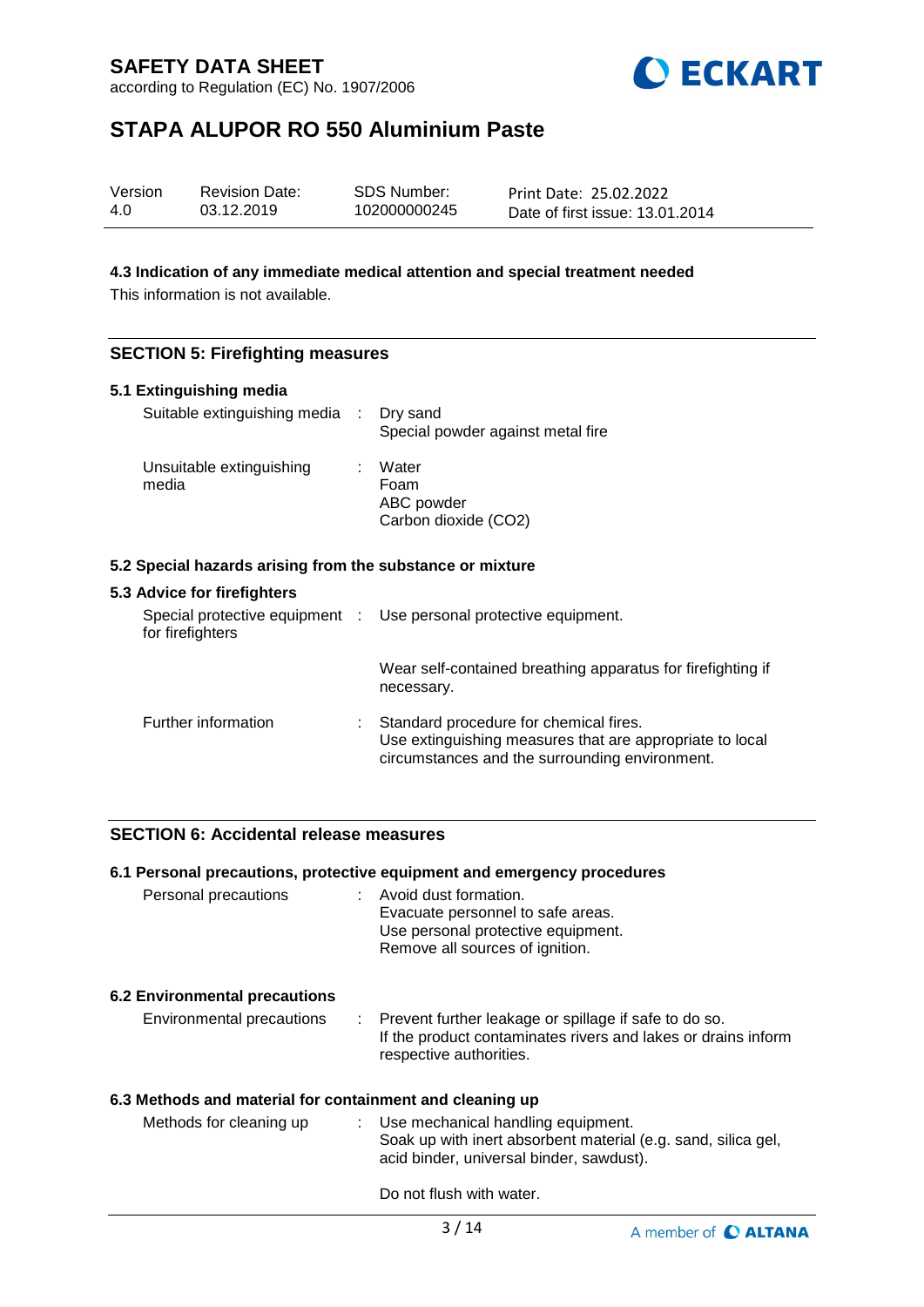according to Regulation (EC) No. 1907/2006



# **STAPA ALUPOR RO 550 Aluminium Paste**

| Version | <b>Revision Date:</b> | SDS Number:  | Print Date: 25.02.2022          |
|---------|-----------------------|--------------|---------------------------------|
| 4.0     | 03.12.2019            | 102000000245 | Date of first issue: 13.01.2014 |

Keep in suitable, closed containers for disposal.

## **6.4 Reference to other sections**

For personal protection see section 8.

### **SECTION 7: Handling and storage**

| 7.1 Precautions for safe handling<br>Advice on safe handling                                                         |    | Keep away from heat and sources of ignition.<br>Avoid dust formation.<br>Ensure adequate ventilation.<br>Avoid formation of respirable particles.<br>Do not breathe vapours/dust.<br>For personal protection see section 8.<br>Smoking, eating and drinking should be prohibited in the<br>application area.<br>Dispose of rinse water in accordance with local and national<br>regulations. |
|----------------------------------------------------------------------------------------------------------------------|----|----------------------------------------------------------------------------------------------------------------------------------------------------------------------------------------------------------------------------------------------------------------------------------------------------------------------------------------------------------------------------------------------|
| Advice on protection against<br>fire and explosion                                                                   | ÷. | Keep away from open flames, hot surfaces and sources of<br>ignition. Earthing of containers and apparatuses is essential.                                                                                                                                                                                                                                                                    |
|                                                                                                                      |    | Normal measures for preventive fire protection.                                                                                                                                                                                                                                                                                                                                              |
| Hygiene measures                                                                                                     | ÷  | When using do not eat or drink. When using do not smoke.<br>Wash hands before breaks and at the end of workday.                                                                                                                                                                                                                                                                              |
| 7.2 Conditions for safe storage, including any incompatibilities<br>Requirements for storage<br>areas and containers |    | Keep container tightly closed in a dry and well-ventilated<br>place. Electrical installations / working materials must comply                                                                                                                                                                                                                                                                |
|                                                                                                                      |    | with the technological safety standards.                                                                                                                                                                                                                                                                                                                                                     |
|                                                                                                                      |    | Store in original container. Keep containers tightly closed in a<br>cool, well-ventilated place. Keep container closed when not in<br>use. Keep away from sources of ignition - No smoking.                                                                                                                                                                                                  |
| Further information on<br>storage conditions                                                                         |    | Protect from humidity and water. Do not allow to dry.                                                                                                                                                                                                                                                                                                                                        |
| Advice on common storage                                                                                             | ÷  | Do not store together with oxidizing and self-igniting products.<br>Never allow product to get in contact with water during<br>storage.<br>Keep away from oxidizing agents, strongly alkaline and<br>strongly acid materials in order to avoid exothermic reactions.                                                                                                                         |

### **7.3 Specific end use(s)**

This information is not available.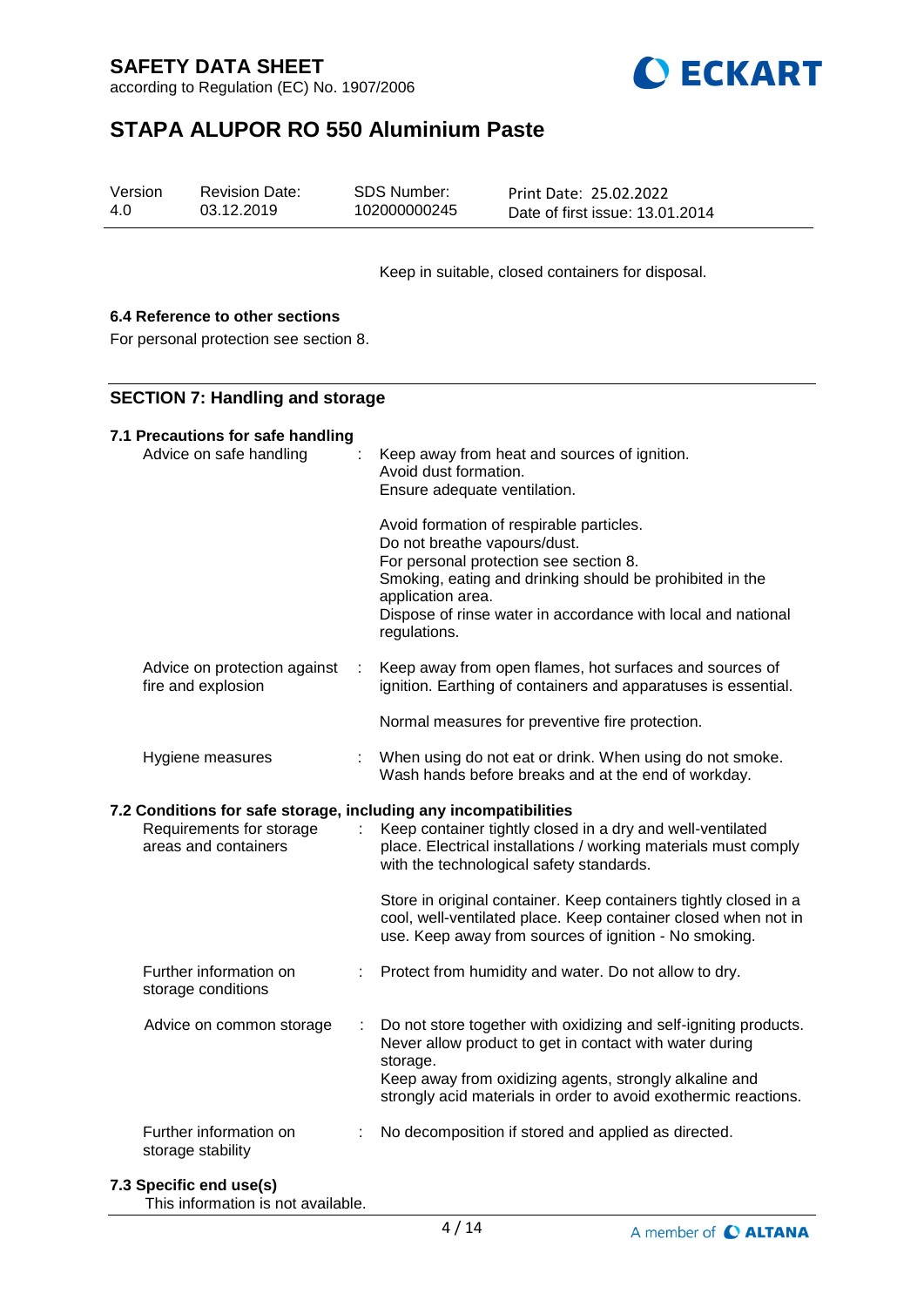according to Regulation (EC) No. 1907/2006



# **STAPA ALUPOR RO 550 Aluminium Paste**

| Version |  |
|---------|--|
| 4.0     |  |

Revision Date: 03.12.2019

SDS Number: 102000000245 Print Date: 25.02.2022 Date of first issue: 13.01.2014

## **SECTION 8: Exposure controls/personal protection**

### **8.1 Control parameters**

### **Occupational Exposure Limits**

| Components                       | CAS-No.                                                                                                                                                                                                                                                                                                                                                                                                                                                                                                                                                                                           | Value type (Form<br>of exposure)                   | Control parameters                                                                                                                                                                                                                                                                                                                                                                                                                                                                                                                                                                                                                                                                                                                                                                                                                                                                                                                                                                                                                                                                                                                                                                                                                                                                                                                                                                                                                                                                                                                                                                                                                                                                                                        | <b>Basis</b> |  |
|----------------------------------|---------------------------------------------------------------------------------------------------------------------------------------------------------------------------------------------------------------------------------------------------------------------------------------------------------------------------------------------------------------------------------------------------------------------------------------------------------------------------------------------------------------------------------------------------------------------------------------------------|----------------------------------------------------|---------------------------------------------------------------------------------------------------------------------------------------------------------------------------------------------------------------------------------------------------------------------------------------------------------------------------------------------------------------------------------------------------------------------------------------------------------------------------------------------------------------------------------------------------------------------------------------------------------------------------------------------------------------------------------------------------------------------------------------------------------------------------------------------------------------------------------------------------------------------------------------------------------------------------------------------------------------------------------------------------------------------------------------------------------------------------------------------------------------------------------------------------------------------------------------------------------------------------------------------------------------------------------------------------------------------------------------------------------------------------------------------------------------------------------------------------------------------------------------------------------------------------------------------------------------------------------------------------------------------------------------------------------------------------------------------------------------------------|--------------|--|
| aluminium powder<br>(stabilised) | 7429-90-5                                                                                                                                                                                                                                                                                                                                                                                                                                                                                                                                                                                         | TWA (Inhalable)                                    | 10 mg/m3                                                                                                                                                                                                                                                                                                                                                                                                                                                                                                                                                                                                                                                                                                                                                                                                                                                                                                                                                                                                                                                                                                                                                                                                                                                                                                                                                                                                                                                                                                                                                                                                                                                                                                                  | GB EH40      |  |
| Further information              | The COSHH definition of a substance hazardous to health includes dust of<br>any kind when present at a concentration in air equal to or greater than 10<br>mg.m-3 8-hour TWA of inhalable dust or 4 mg.m-3 8-hour TWA of respirable<br>dust. This means that any dust will be subject to COSHH if people are<br>exposed to dust above these levels. Some dusts have been assigned<br>specific WELs and exposure to these must comply with the appropriate<br>limits., Where no specific short-term exposure limit is listed, a figure three<br>times the long-term exposure limit should be used. |                                                    |                                                                                                                                                                                                                                                                                                                                                                                                                                                                                                                                                                                                                                                                                                                                                                                                                                                                                                                                                                                                                                                                                                                                                                                                                                                                                                                                                                                                                                                                                                                                                                                                                                                                                                                           |              |  |
|                                  |                                                                                                                                                                                                                                                                                                                                                                                                                                                                                                                                                                                                   | <b>TWA</b><br>(Respirable)                         | $4$ mg/m $3$                                                                                                                                                                                                                                                                                                                                                                                                                                                                                                                                                                                                                                                                                                                                                                                                                                                                                                                                                                                                                                                                                                                                                                                                                                                                                                                                                                                                                                                                                                                                                                                                                                                                                                              | GB EH40      |  |
| Further information              |                                                                                                                                                                                                                                                                                                                                                                                                                                                                                                                                                                                                   | times the long-term exposure limit should be used. | The COSHH definition of a substance hazardous to health includes dust of<br>any kind when present at a concentration in air equal to or greater than 10<br>mg.m-3 8-hour TWA of inhalable dust or 4 mg.m-3 8-hour TWA of respirable<br>dust. This means that any dust will be subject to COSHH if people are<br>exposed to dust above these levels. Some dusts have been assigned<br>specific WELs and exposure to these must comply with the appropriate<br>limits., Where no specific short-term exposure limit is listed, a figure three                                                                                                                                                                                                                                                                                                                                                                                                                                                                                                                                                                                                                                                                                                                                                                                                                                                                                                                                                                                                                                                                                                                                                                               |              |  |
|                                  |                                                                                                                                                                                                                                                                                                                                                                                                                                                                                                                                                                                                   | TWA (inhalable<br>dust)                            | 10 mg/m3                                                                                                                                                                                                                                                                                                                                                                                                                                                                                                                                                                                                                                                                                                                                                                                                                                                                                                                                                                                                                                                                                                                                                                                                                                                                                                                                                                                                                                                                                                                                                                                                                                                                                                                  | GB EH40      |  |
| Further information              |                                                                                                                                                                                                                                                                                                                                                                                                                                                                                                                                                                                                   |                                                    | For the purposes of these limits, respirable dust and inhalable dust are<br>those fractions of airborne dust which will be collected when sampling is<br>undertaken in accordance with the methods described in MDHS14/4<br>General methods for sampling and gravimetric analysis or respirable,<br>thoracic and inhalable aerosols, The COSHH definition of a substance<br>hazardous to health includes dust of any kind when present at a<br>concentration in air equal to or greater than 10 mg.m-3 8-hour TWA of<br>inhalable dust or 4 mg.m-3 8-hour TWA of respirable dust. This means that<br>any dust will be subject to COSHH if people are exposed to dust above<br>these levels. Some dusts have been assigned specific WELs and exposure<br>to these must comply with the appropriate limits., Most industrial dusts<br>contain particles of a wide range of sizes. The behaviour, deposition and<br>fate of any particular particle after entry into the human respiratory system,<br>and the body response that it elicits, depend on the nature and size of the<br>particle. HSE distinguishes two size fractions for limit-setting purposes<br>termed 'inhalable' and 'respirable'., Inhalable dust approximates to the<br>fraction of airborne material that enters the nose and mouth during breathing<br>and is therefore available for deposition in the respiratory tract. Respirable<br>dust approximates to the fraction that penetrates to the gas exchange region<br>of the lung. Fuller definitions and explanatory material are given in<br>MDHS14/4., Where dusts contain components that have their own assigned<br>WEL, all the relevant limits should be complied with., Where no specific |              |  |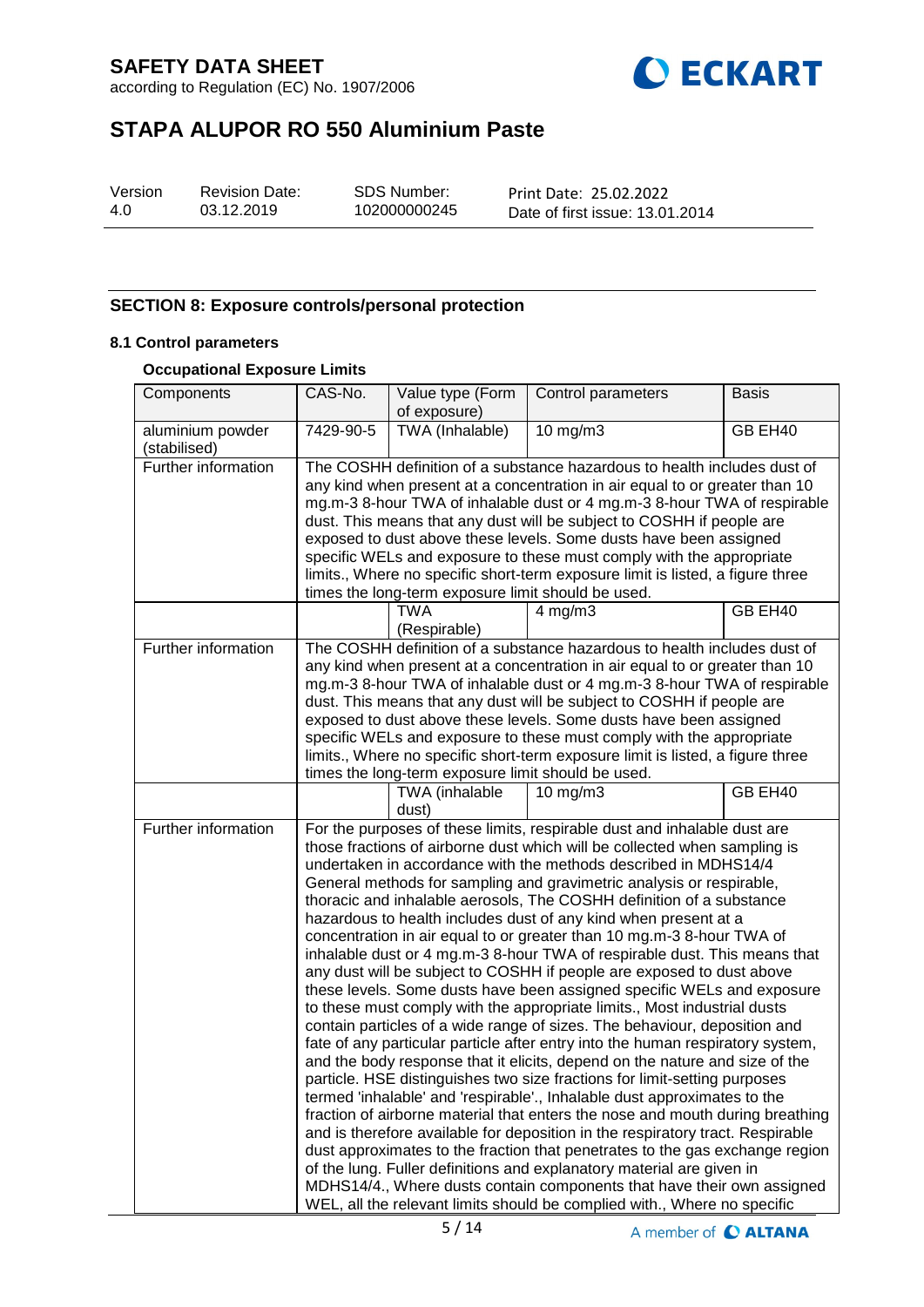according to Regulation (EC) No. 1907/2006



# **STAPA ALUPOR RO 550 Aluminium Paste**

| Version | <b>Revision Date:</b> | SDS Number:  | Print Date: 25.02.2022          |
|---------|-----------------------|--------------|---------------------------------|
| 4.0     | 03.12.2019            | 102000000245 | Date of first issue: 13.01.2014 |

|                     | short-term exposure limit is listed, a figure three times the long-term<br>exposure limit should be used. |                                          |                                                                                                                                                                                                                                                                                                                                                                                                                                                                                                                                                                                                                                                                                                                                                                                                                                                                                                                                                                                                                                                                                                                                                                                                                                                                                                                                                                                                                                                                                                                                                                                                                                                                                                                                                                                                      |         |  |
|---------------------|-----------------------------------------------------------------------------------------------------------|------------------------------------------|------------------------------------------------------------------------------------------------------------------------------------------------------------------------------------------------------------------------------------------------------------------------------------------------------------------------------------------------------------------------------------------------------------------------------------------------------------------------------------------------------------------------------------------------------------------------------------------------------------------------------------------------------------------------------------------------------------------------------------------------------------------------------------------------------------------------------------------------------------------------------------------------------------------------------------------------------------------------------------------------------------------------------------------------------------------------------------------------------------------------------------------------------------------------------------------------------------------------------------------------------------------------------------------------------------------------------------------------------------------------------------------------------------------------------------------------------------------------------------------------------------------------------------------------------------------------------------------------------------------------------------------------------------------------------------------------------------------------------------------------------------------------------------------------------|---------|--|
|                     |                                                                                                           | TWA (Respirable<br>dust)                 | $4$ mg/m $3$                                                                                                                                                                                                                                                                                                                                                                                                                                                                                                                                                                                                                                                                                                                                                                                                                                                                                                                                                                                                                                                                                                                                                                                                                                                                                                                                                                                                                                                                                                                                                                                                                                                                                                                                                                                         | GB EH40 |  |
| Further information |                                                                                                           | exposure limit should be used.           | For the purposes of these limits, respirable dust and inhalable dust are<br>those fractions of airborne dust which will be collected when sampling is<br>undertaken in accordance with the methods described in MDHS14/4<br>General methods for sampling and gravimetric analysis or respirable,<br>thoracic and inhalable aerosols, The COSHH definition of a substance<br>hazardous to health includes dust of any kind when present at a<br>concentration in air equal to or greater than 10 mg.m-3 8-hour TWA of<br>inhalable dust or 4 mg.m-3 8-hour TWA of respirable dust. This means that<br>any dust will be subject to COSHH if people are exposed to dust above<br>these levels. Some dusts have been assigned specific WELs and exposure<br>to these must comply with the appropriate limits., Most industrial dusts<br>contain particles of a wide range of sizes. The behaviour, deposition and<br>fate of any particular particle after entry into the human respiratory system,<br>and the body response that it elicits, depend on the nature and size of the<br>particle. HSE distinguishes two size fractions for limit-setting purposes<br>termed 'inhalable' and 'respirable'., Inhalable dust approximates to the<br>fraction of airborne material that enters the nose and mouth during breathing<br>and is therefore available for deposition in the respiratory tract. Respirable<br>dust approximates to the fraction that penetrates to the gas exchange region<br>of the lung. Fuller definitions and explanatory material are given in<br>MDHS14/4., Where dusts contain components that have their own assigned<br>WEL, all the relevant limits should be complied with., Where no specific<br>short-term exposure limit is listed, a figure three times the long-term |         |  |
| 2,2'-oxybisethanol  | 111-46-6                                                                                                  | <b>TWA</b>                               | 23 ppm<br>101 $mg/m3$                                                                                                                                                                                                                                                                                                                                                                                                                                                                                                                                                                                                                                                                                                                                                                                                                                                                                                                                                                                                                                                                                                                                                                                                                                                                                                                                                                                                                                                                                                                                                                                                                                                                                                                                                                                | GB EH40 |  |
| Further information |                                                                                                           | long-term exposure limit should be used. | Where no specific short-term exposure limit is listed, a figure three times the                                                                                                                                                                                                                                                                                                                                                                                                                                                                                                                                                                                                                                                                                                                                                                                                                                                                                                                                                                                                                                                                                                                                                                                                                                                                                                                                                                                                                                                                                                                                                                                                                                                                                                                      |         |  |

### **Derived No Effect Level (DNEL) according to Regulation (EC) No. 1907/2006:**

| Substance name                   | End Use   | Exposure routes | Potential health<br>effects   | Value              |
|----------------------------------|-----------|-----------------|-------------------------------|--------------------|
| aluminium powder<br>(stabilised) | Workers   | Inhalation      | Long-term local<br>effects    | $3.72$ mg/m $3$    |
|                                  | Consumers | Oral            | Long-term systemic<br>effects | 3.95 mg/kg         |
|                                  | Workers   | Inhalation      | Long-term systemic<br>effects | $3.72$ mg/m $3$    |
| 2,2' -oxybisethanol              | Workers   | Inhalation      | Long-term local<br>effects    | 60 mg/m3           |
|                                  | Workers   | Skin contact    | Long-term systemic<br>effects | 43 mg/kg           |
|                                  | Consumers | Inhalation      | Long-term local<br>effects    | $12 \text{ mg/m}$  |
|                                  | Consumers | Skin contact    | Long-term systemic<br>effects | $21 \text{ mg/kg}$ |
|                                  | Workers   | Inhalation      | Long-term systemic<br>effects | 44 mg/m3           |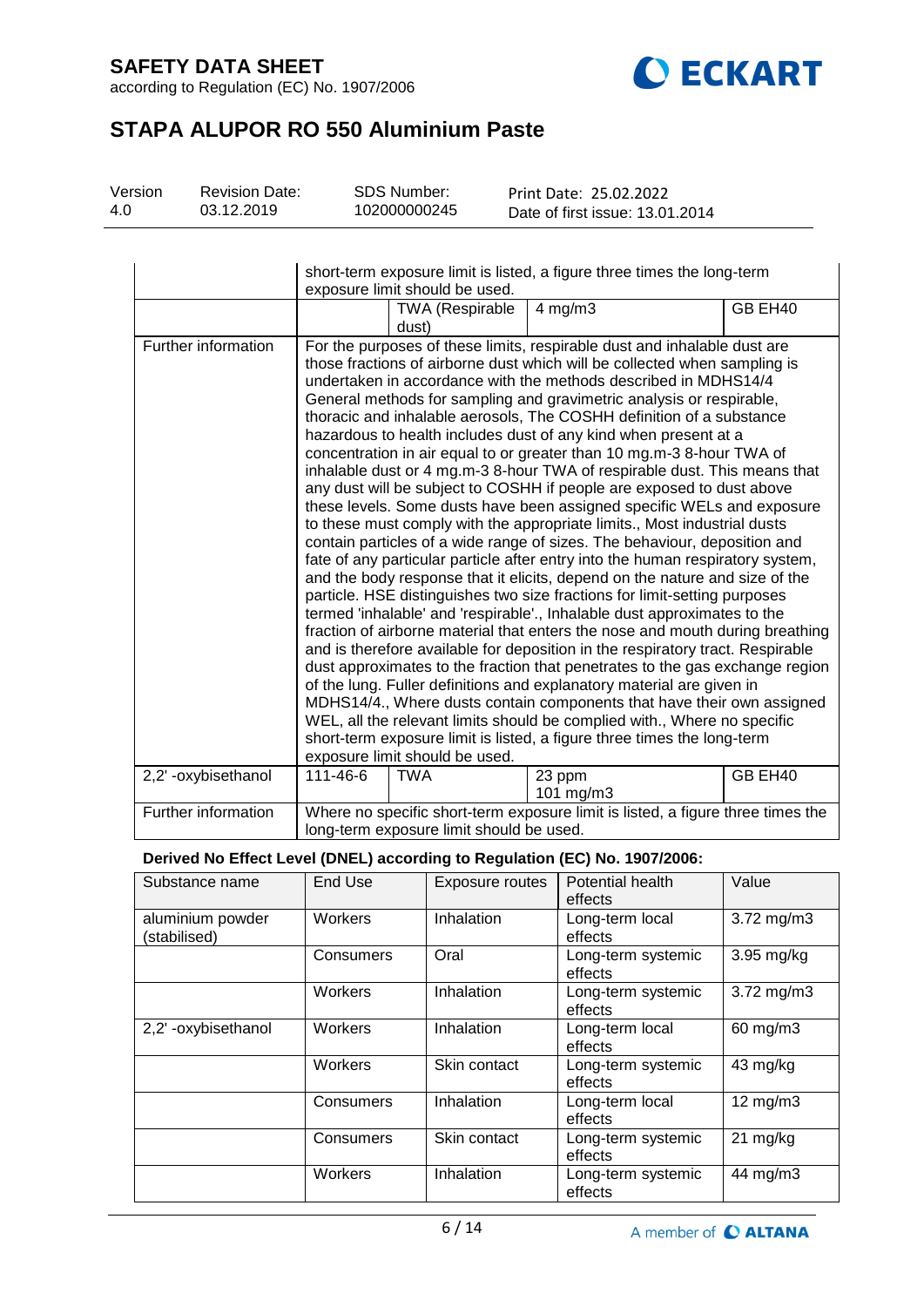according to Regulation (EC) No. 1907/2006



# **STAPA ALUPOR RO 550 Aluminium Paste**

| Version | <b>Revision Date:</b> | SDS Number:  | Print Date: 25.02.2022          |  |
|---------|-----------------------|--------------|---------------------------------|--|
| 4.0     | 03.12.2019            | 102000000245 | Date of first issue: 13.01.2014 |  |

|                               | Consumers | Inhalation                       | Long-term systemic<br>effects                                                        | $12 \text{ mg/m}$ |
|-------------------------------|-----------|----------------------------------|--------------------------------------------------------------------------------------|-------------------|
|                               |           |                                  | Predicted No Effect Concentration (PNEC) according to Regulation (EC) No. 1907/2006: |                   |
| Substance name                |           | <b>Environmental Compartment</b> |                                                                                      | Value             |
| aluminium powder (stabilised) |           | Fresh water                      |                                                                                      | $0.0749$ mg/l     |
|                               |           | clarification plant              |                                                                                      | $20$ mg/l         |
| 2,2'-oxybisethanol            |           | Fresh water                      |                                                                                      | $10$ mg/l         |
|                               |           | Marine water                     |                                                                                      | 1 mg/l            |
|                               |           | Water                            |                                                                                      | $10$ mg/l         |
|                               |           | <b>STP</b>                       |                                                                                      | 199.5 mg/l        |
|                               |           | Fresh water sediment             |                                                                                      | 20.9 mg/kg        |
|                               |           | Soil                             |                                                                                      | 1.53 mg/kg        |
|                               |           | Marine sediment                  |                                                                                      | 2.09 mg/kg        |
|                               |           | water (intermittent release)     |                                                                                      | $10$ mg/l         |

### **8.2 Exposure controls**

| Personal protective equipment |  |                                                                                                                                                                                                                                                                                                                                                                                                                                                                                                                                                                                                                                                                                                                                                                                                                    |
|-------------------------------|--|--------------------------------------------------------------------------------------------------------------------------------------------------------------------------------------------------------------------------------------------------------------------------------------------------------------------------------------------------------------------------------------------------------------------------------------------------------------------------------------------------------------------------------------------------------------------------------------------------------------------------------------------------------------------------------------------------------------------------------------------------------------------------------------------------------------------|
| Eye protection                |  | Eye wash bottle with pure water                                                                                                                                                                                                                                                                                                                                                                                                                                                                                                                                                                                                                                                                                                                                                                                    |
| Hand protection<br>Material   |  | Solvent-resistant gloves                                                                                                                                                                                                                                                                                                                                                                                                                                                                                                                                                                                                                                                                                                                                                                                           |
| Remarks                       |  | Take note of the information given by the producer<br>concerning permeability and break through times, and of<br>special workplace conditions (mechanical strain, duration of<br>contact). The exact break through time can be obtained from<br>the protective glove producer and this has to be observed.<br>Please observe the instructions regarding permeability and<br>breakthrough time which are provided by the supplier of the<br>gloves. Also take into consideration the specific local<br>conditions under which the product is used, such as the<br>danger of cuts, abrasion, and the contact time.<br>Recommended preventive skin protection Skin should be<br>washed after contact. The suitability for a specific workplace<br>should be discussed with the producers of the protective<br>gloves. |
| Skin and body protection      |  | Long sleeved clothing<br>Safety shoes<br>Choose body protection according to the amount and<br>concentration of the dangerous substance at the work place.                                                                                                                                                                                                                                                                                                                                                                                                                                                                                                                                                                                                                                                         |
|                               |  | Choose body protection according to the amount and<br>concentration of the dangerous substance at the work place.                                                                                                                                                                                                                                                                                                                                                                                                                                                                                                                                                                                                                                                                                                  |
| Respiratory protection        |  | Use suitable breathing protection if workplace concentration<br>requires.                                                                                                                                                                                                                                                                                                                                                                                                                                                                                                                                                                                                                                                                                                                                          |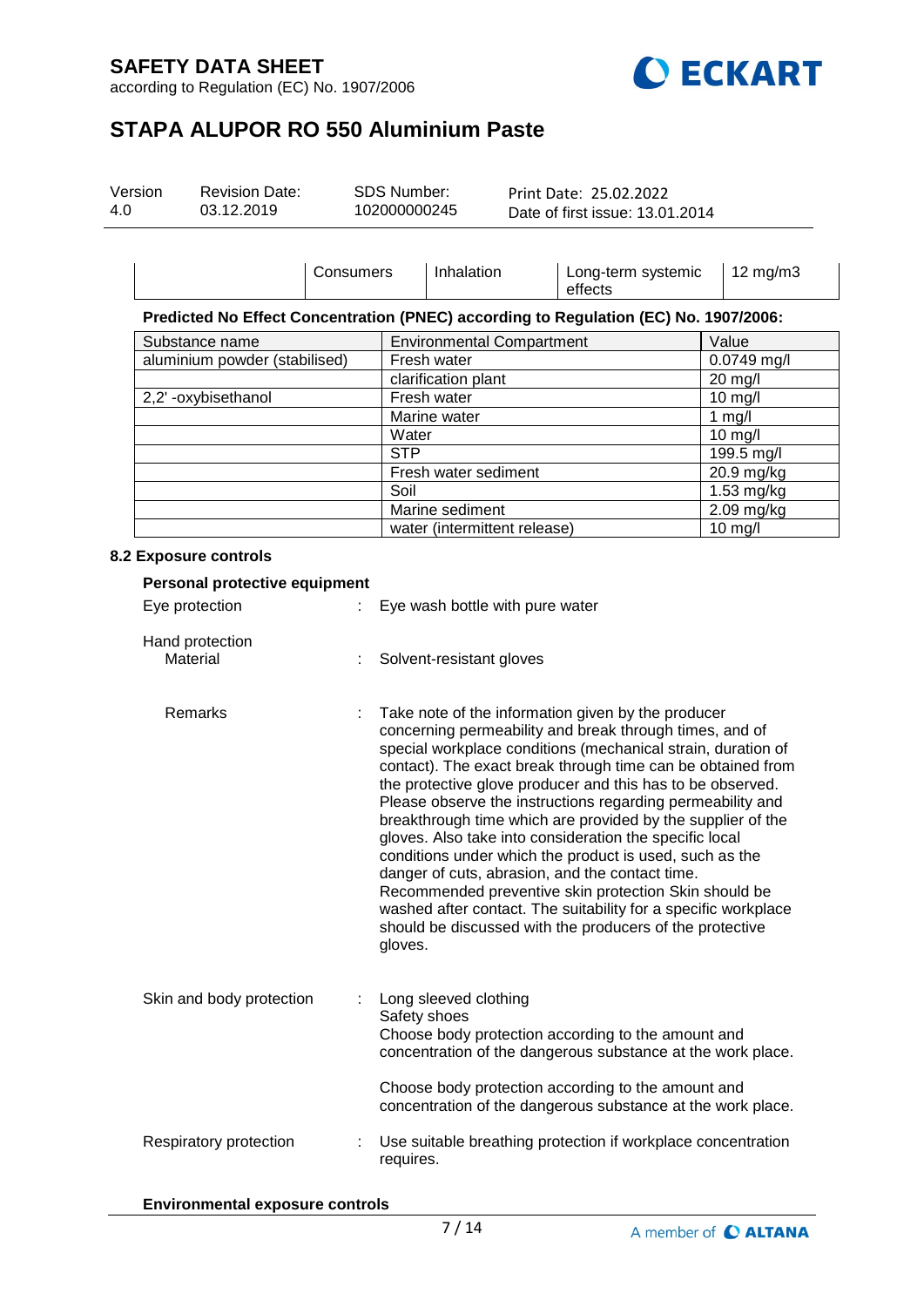according to Regulation (EC) No. 1907/2006



# **STAPA ALUPOR RO 550 Aluminium Paste**

| Version<br>4.0                                     | <b>Revision Date:</b><br>03.12.2019 | <b>SDS Number:</b><br>102000000245 | Print Date: 25.02.2022<br>Date of first issue: 13.01.2014 |  |
|----------------------------------------------------|-------------------------------------|------------------------------------|-----------------------------------------------------------|--|
| Water                                              |                                     | courses or the soil.               | The product should not be allowed to enter drains, water  |  |
| <b>SECTION 9: Physical and chemical properties</b> |                                     |                                    |                                                           |  |

# **9.1 Information on basic physical and chemical properties** Appearance : Pasty solid Colour : silver Odour : characteristic Odour Threshold : No data available pH : No data available Freezing point : No data available Boiling point/boiling range : No data available Flash point : 146 °C Evaporation rate : No data available Flammability (solid, gas) : Combustible Solids Self-ignition : not auto-flammable Auto-ignition temperature : No data available Smoldering temperature : No data available Decomposition temperature : No data available Explosive properties : Not explosive Oxidizing properties : No data available Upper explosion limit / Upper flammability limit : No data available Lower explosion limit / Lower flammability limit : No data available Vapour pressure : No data available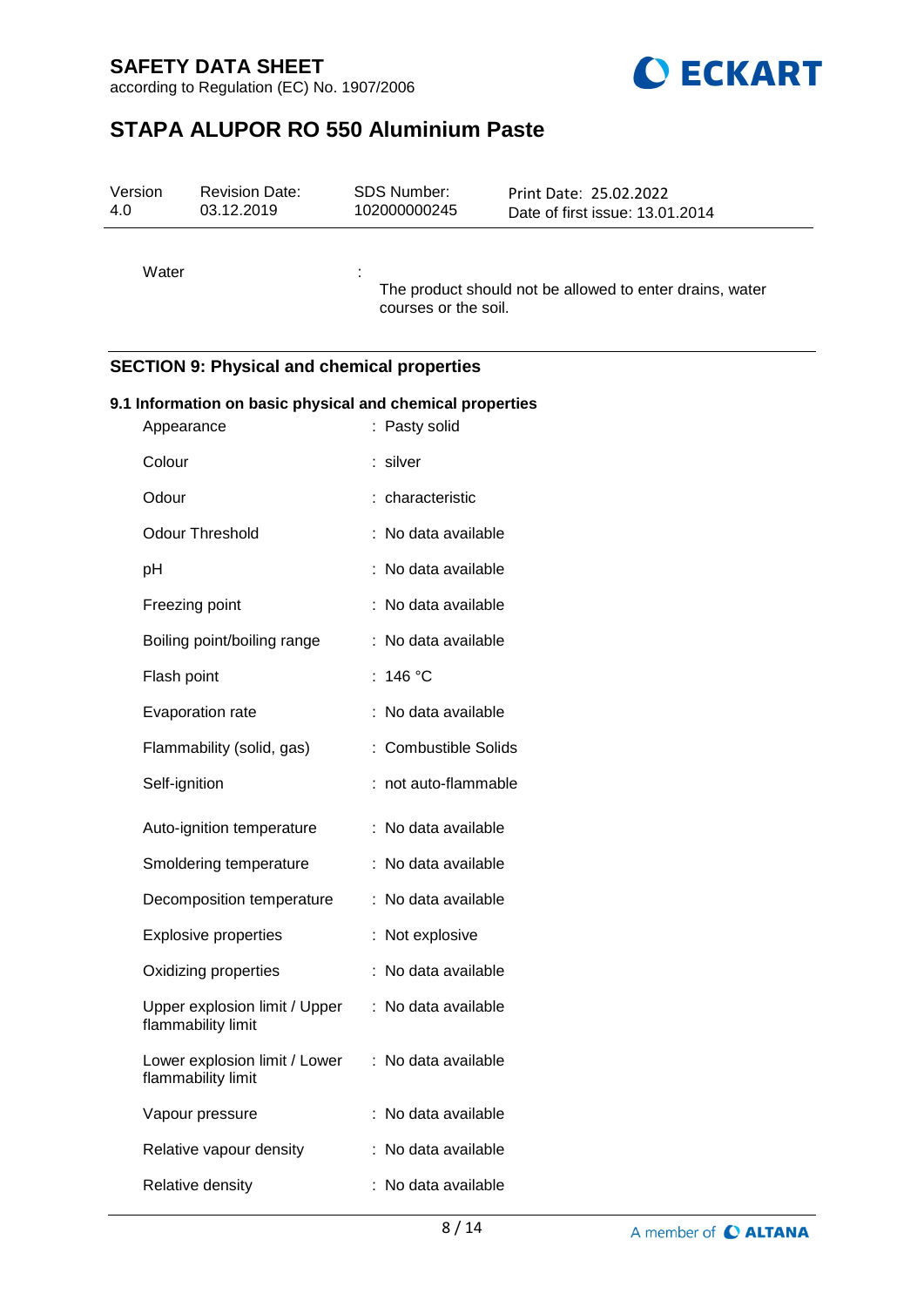according to Regulation (EC) No. 1907/2006



# **STAPA ALUPOR RO 550 Aluminium Paste**

| Version<br>4.0 |                                            | <b>Revision Date:</b><br>03.12.2019 | <b>SDS Number:</b><br>102000000245 | Print Date: 25.02.2022<br>Date of first issue: 13.01.2014 |  |
|----------------|--------------------------------------------|-------------------------------------|------------------------------------|-----------------------------------------------------------|--|
|                |                                            |                                     |                                    |                                                           |  |
|                | Density                                    |                                     | : No data available                |                                                           |  |
|                | <b>Bulk density</b>                        |                                     | : No data available                |                                                           |  |
|                | Water solubility                           |                                     | : No data available                |                                                           |  |
|                | Solubility in other solvents               |                                     | : No data available                |                                                           |  |
|                | Partition coefficient: n-<br>octanol/water |                                     | : No data available                |                                                           |  |
|                | Decomposition temperature                  |                                     | : No data available                |                                                           |  |
|                | Viscosity, dynamic                         |                                     | : No data available                |                                                           |  |
|                | Viscosity, kinematic                       |                                     | : No data available                |                                                           |  |
|                | Flow time                                  |                                     | : No data available                |                                                           |  |
|                |                                            |                                     |                                    |                                                           |  |

## **9.2 Other information**

No data available

## **SECTION 10: Stability and reactivity**

## **10.1 Reactivity**

No decomposition if stored and applied as directed.

## **10.2 Chemical stability**

No decomposition if stored and applied as directed.

### **10.3 Possibility of hazardous reactions**

| Hazardous reactions         | : Reacts with alkalis, acids, halogenes and oxidizing agents.<br>Contact with acids and alkalis may release hydrogen.<br>Mixture reacts slowly with water resulting in evolution of<br>hydrogen.<br>Vapour/air-mixtures are explosive at intense warming. |
|-----------------------------|-----------------------------------------------------------------------------------------------------------------------------------------------------------------------------------------------------------------------------------------------------------|
|                             | Stable under recommended storage conditions.                                                                                                                                                                                                              |
| 10.4 Conditions to avoid    |                                                                                                                                                                                                                                                           |
| Conditions to avoid         | $\therefore$ Do not allow to dry.                                                                                                                                                                                                                         |
|                             | No data available                                                                                                                                                                                                                                         |
| 10.5 Incompatible materials |                                                                                                                                                                                                                                                           |
| Materials to avoid          | Acids<br><b>Bases</b><br>Oxidizing agents<br>Highly halogenated compounds                                                                                                                                                                                 |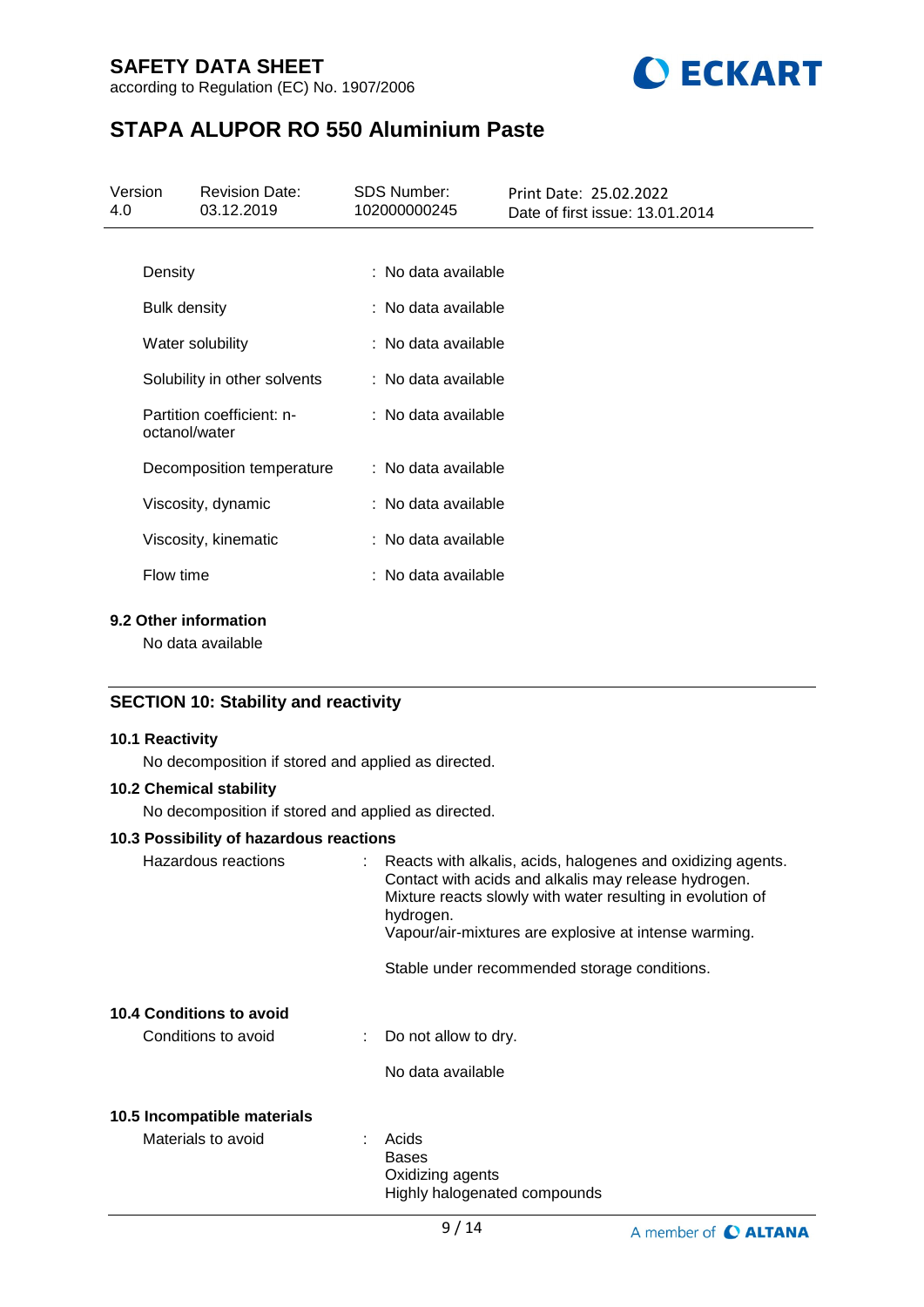according to Regulation (EC) No. 1907/2006



# **STAPA ALUPOR RO 550 Aluminium Paste**

| Version | <b>Revision Date:</b> | SDS Number:  | Print Date: 25.02.2022          |
|---------|-----------------------|--------------|---------------------------------|
| 4.0     | 03.12.2019            | 102000000245 | Date of first issue: 13.01.2014 |

### **10.6 Hazardous decomposition products**

Contact with water or humid air : This information is not available.

Thermal decomposition : This information is not available.

### **SECTION 11: Toxicological information**

### **11.1 Information on toxicological effects**

# **Acute toxicity**

Not classified based on available information.

### **Product:**

| Acute oral toxicity | Acute toxicity estimate: $> 2,000$ mg/kg |
|---------------------|------------------------------------------|
|                     | Method: Calculation method               |

### **Components:**

| aluminium powder (stabilised):   |                                                                                       |
|----------------------------------|---------------------------------------------------------------------------------------|
| Acute inhalation toxicity        | : $LC50$ (Rat): $> 5$ mg/l<br>Exposure time: 4 h<br>Test atmosphere: dust/mist        |
| 2,2'-oxybisethanol:              |                                                                                       |
| Acute oral toxicity              | Acute toxicity estimate: 500 mg/kg<br>Method: Converted acute toxicity point estimate |
|                                  | LD50 (Humans): 1,120 mg/kg                                                            |
| Acute inhalation toxicity        | : $(Rat):$ > 4.6 mg/l<br>Exposure time: 4 h                                           |
| Acute dermal toxicity            | LD50 (Rabbit): 13,300 mg/kg                                                           |
| <b>Skin corrosion/irritation</b> |                                                                                       |

Not classified based on available information.

### **Serious eye damage/eye irritation**

Not classified based on available information.

### **Respiratory or skin sensitisation**

### **Skin sensitisation**

Not classified based on available information.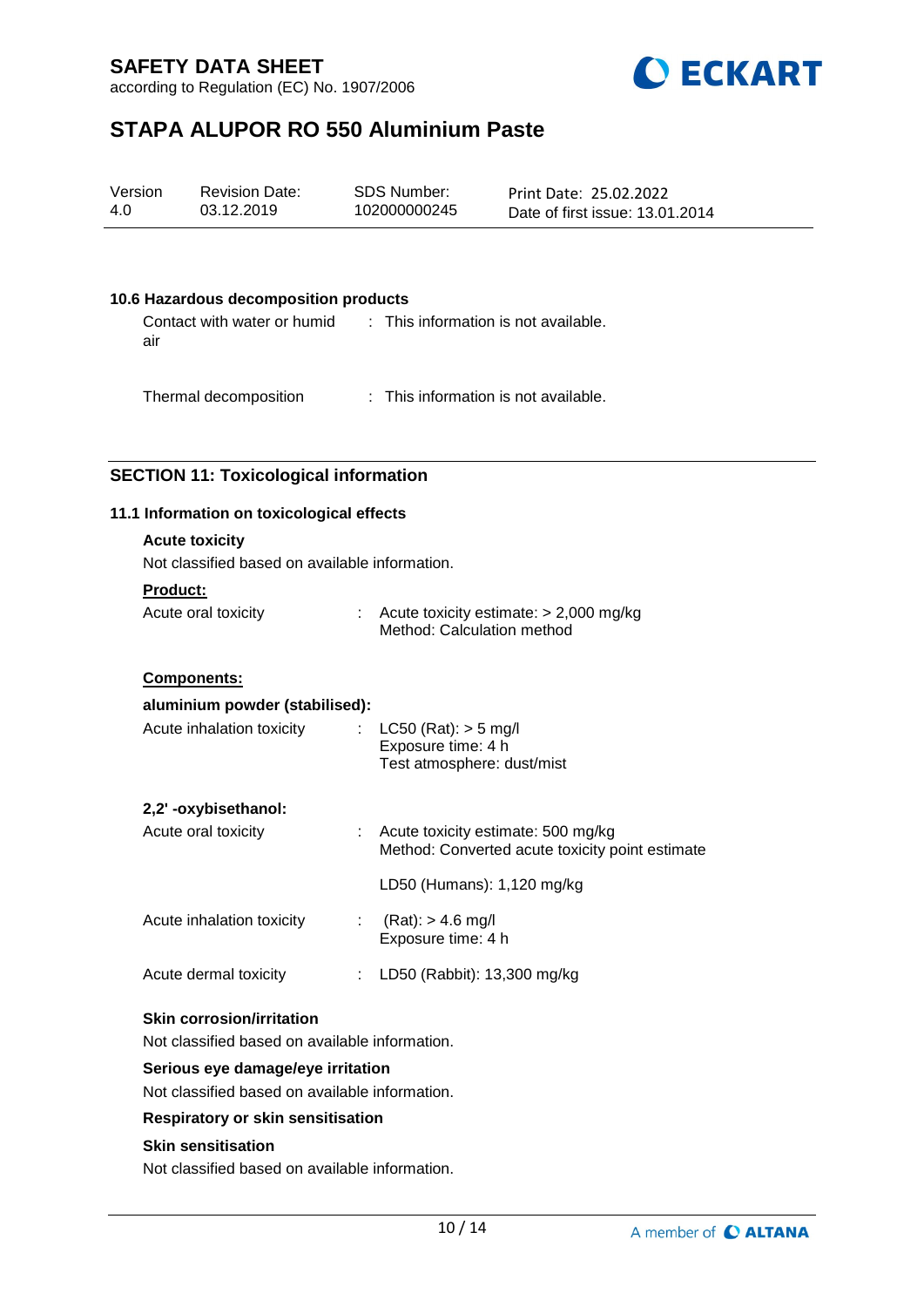according to Regulation (EC) No. 1907/2006



# **STAPA ALUPOR RO 550 Aluminium Paste**

| Version | <b>Revision Date:</b> | SDS Number:  | Print Date: 25.02.2022          |
|---------|-----------------------|--------------|---------------------------------|
| 4.0     | 03.12.2019            | 102000000245 | Date of first issue: 13.01.2014 |

### **Respiratory sensitisation**

Not classified based on available information.

**Germ cell mutagenicity** Not classified based on available information.

**Carcinogenicity** Not classified based on available information.

#### **Reproductive toxicity**

Not classified based on available information.

#### **STOT - single exposure**

Not classified based on available information.

### **STOT - repeated exposure**

Not classified based on available information.

#### **Aspiration toxicity**

Not classified based on available information.

#### **Further information**

#### **Product:**

Remarks: No data available

### **SECTION 12: Ecological information**

#### **12.1 Toxicity**

No data available

#### **12.2 Persistence and degradability**

No data available

#### **12.3 Bioaccumulative potential**

No data available

## **12.4 Mobility in soil**

No data available

### **12.5 Results of PBT and vPvB assessment**

#### **Product:**

Assessment : This substance/mixture contains no components considered to be either persistent, bioaccumulative and toxic (PBT), or very persistent and very bioaccumulative (vPvB) at levels of  $0.1\%$  or higher..

### **12.6 Other adverse effects**

#### **Product:**

| Additional ecological | No data available |  |
|-----------------------|-------------------|--|
| information           |                   |  |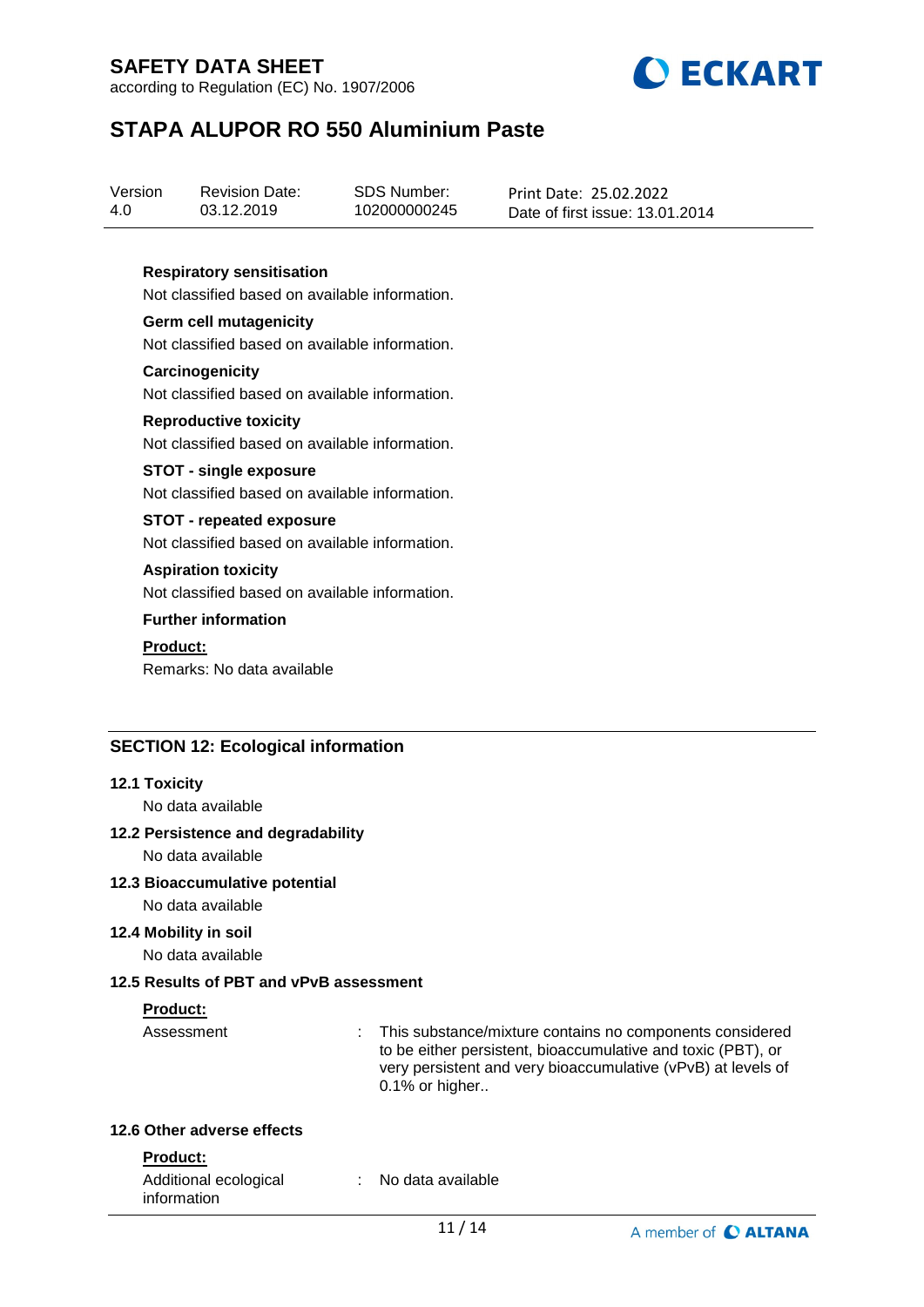according to Regulation (EC) No. 1907/2006



# **STAPA ALUPOR RO 550 Aluminium Paste**

| Version | <b>Revision Date:</b> | SDS Number:  | Print Date: 25.02.2022          |
|---------|-----------------------|--------------|---------------------------------|
| 4.0     | 03.12.2019            | 102000000245 | Date of first issue: 13.01.2014 |

## **SECTION 13: Disposal considerations**

| European Waste Catalogue<br>European Waste Catalogue | t in<br>÷. | 120104 - non-ferrous metal dust and particles<br>10 03 21 - other particulates and dust (including ball-mill dust)<br>containing hazardous substances                     |
|------------------------------------------------------|------------|---------------------------------------------------------------------------------------------------------------------------------------------------------------------------|
| 13.1 Waste treatment methods                         |            |                                                                                                                                                                           |
| Product                                              |            | Do not dispose of waste into sewer.<br>Do not contaminate ponds, waterways or ditches with<br>chemical or used container.<br>Send to a licensed waste management company. |
| Contaminated packaging                               |            | Empty remaining contents.<br>Dispose of as unused product.<br>Do not re-use empty containers.                                                                             |

### **SECTION 14: Transport information**

- **14.1 UN number**
- **14.2 UN proper shipping name**
- **14.3 Transport hazard class(es)**
- **14.4 Packing group**
- **14.5 Environmental hazards**

#### **14.6 Special precautions for user**

Remarks : Not classified as dangerous in the meaning of transport regulations.

## **14.7 Transport in bulk according to Annex II of Marpol and the IBC Code** Not applicable for product as supplied.

# **SECTION 15: Regulatory information**

### **15.1 Safety, health and environmental regulations/legislation specific for the substance or mixture**

| REACH - Candidate List of Substances of Very High<br>Concern for Authorisation (Article 59). | $:$ Not applicable |  |
|----------------------------------------------------------------------------------------------|--------------------|--|
| Regulation (EC) No 1005/2009 on substances that<br>deplete the ozone layer                   | $:$ Not applicable |  |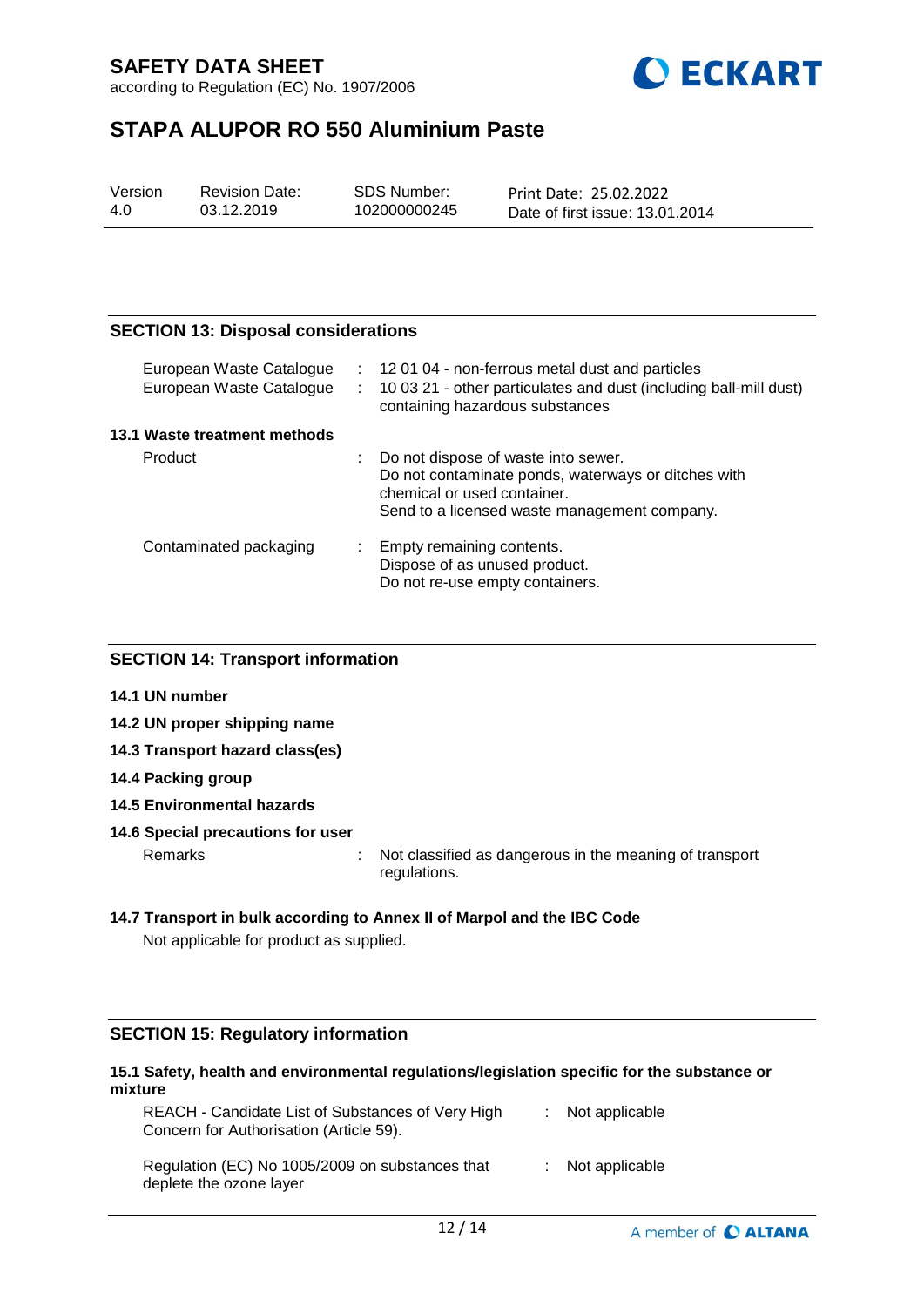according to Regulation (EC) No. 1907/2006



# **STAPA ALUPOR RO 550 Aluminium Paste**

Regulation (EC) No 850/2004 on persistent organic : Not applicable pollutants

### **15.2 Chemical safety assessment**

### **SECTION 16: Other information**

#### **Full text of H-Statements**

| H <sub>228</sub>                        | : Flammable solid.                                       |
|-----------------------------------------|----------------------------------------------------------|
| H <sub>302</sub>                        | : Harmful if swallowed.                                  |
| <b>Full text of other abbreviations</b> |                                                          |
| Acute Tox.                              | $:$ Acute toxicity                                       |
| Flam, Sol.                              | : Flammable solids                                       |
| GB EH40                                 | : UK. EH40 WEL - Workplace Exposure Limits               |
| GB EH40 / TWA                           | : Long-term exposure limit (8-hour TWA reference period) |

ADN - European Agreement concerning the International Carriage of Dangerous Goods by Inland Waterways; ADR - European Agreement concerning the International Carriage of Dangerous Goods by Road; AICS - Australian Inventory of Chemical Substances; ASTM - American Society for the Testing of Materials; bw - Body weight; CLP - Classification Labelling Packaging Regulation; Regulation (EC) No 1272/2008; CMR - Carcinogen, Mutagen or Reproductive Toxicant; DIN - Standard of the German Institute for Standardisation; DSL - Domestic Substances List (Canada); ECHA - European Chemicals Agency; EC-Number - European Community number; ECx - Concentration associated with x% response; ELx - Loading rate associated with x% response; EmS - Emergency Schedule; ENCS - Existing and New Chemical Substances (Japan); ErCx - Concentration associated with x% growth rate response; GHS - Globally Harmonized System; GLP - Good Laboratory Practice; IARC - International Agency for Research on Cancer; IATA - International Air Transport Association; IBC - International Code for the Construction and Equipment of Ships carrying Dangerous Chemicals in Bulk; IC50 - Half maximal inhibitory concentration; ICAO - International Civil Aviation Organization; IECSC - Inventory of Existing Chemical Substances in China; IMDG - International Maritime Dangerous Goods; IMO - International Maritime Organization; ISHL - Industrial Safety and Health Law (Japan); ISO - International Organisation for Standardization; KECI - Korea Existing Chemicals Inventory; LC50 - Lethal Concentration to 50 % of a test population; LD50 - Lethal Dose to 50% of a test population (Median Lethal Dose); MARPOL - International Convention for the Prevention of Pollution from Ships; n.o.s. - Not Otherwise Specified; NO(A)EC - No Observed (Adverse) Effect Concentration; NO(A)EL - No Observed (Adverse) Effect Level; NOELR - No Observable Effect Loading Rate; NZIoC - New Zealand Inventory of Chemicals; OECD - Organization for Economic Co-operation and Development; OPPTS - Office of Chemical Safety and Pollution Prevention; PBT - Persistent, Bioaccumulative and Toxic substance; PICCS - Philippines Inventory of Chemicals and Chemical Substances; (Q)SAR - (Quantitative) Structure Activity Relationship; REACH - Regulation (EC) No 1907/2006 of the European Parliament and of the Council concerning the Registration, Evaluation, Authorisation and Restriction of Chemicals; RID - Regulations concerning the International Carriage of Dangerous Goods by Rail; SADT - Self-Accelerating Decomposition Temperature; SDS - Safety Data Sheet; SVHC - Substance of Very High Concern; TCSI - Taiwan Chemical Substance Inventory; TRGS - Technical Rule for Hazardous Substances; TSCA - Toxic Substances Control Act (United States); UN - United Nations; vPvB - Very Persistent and Very Bioaccumulative